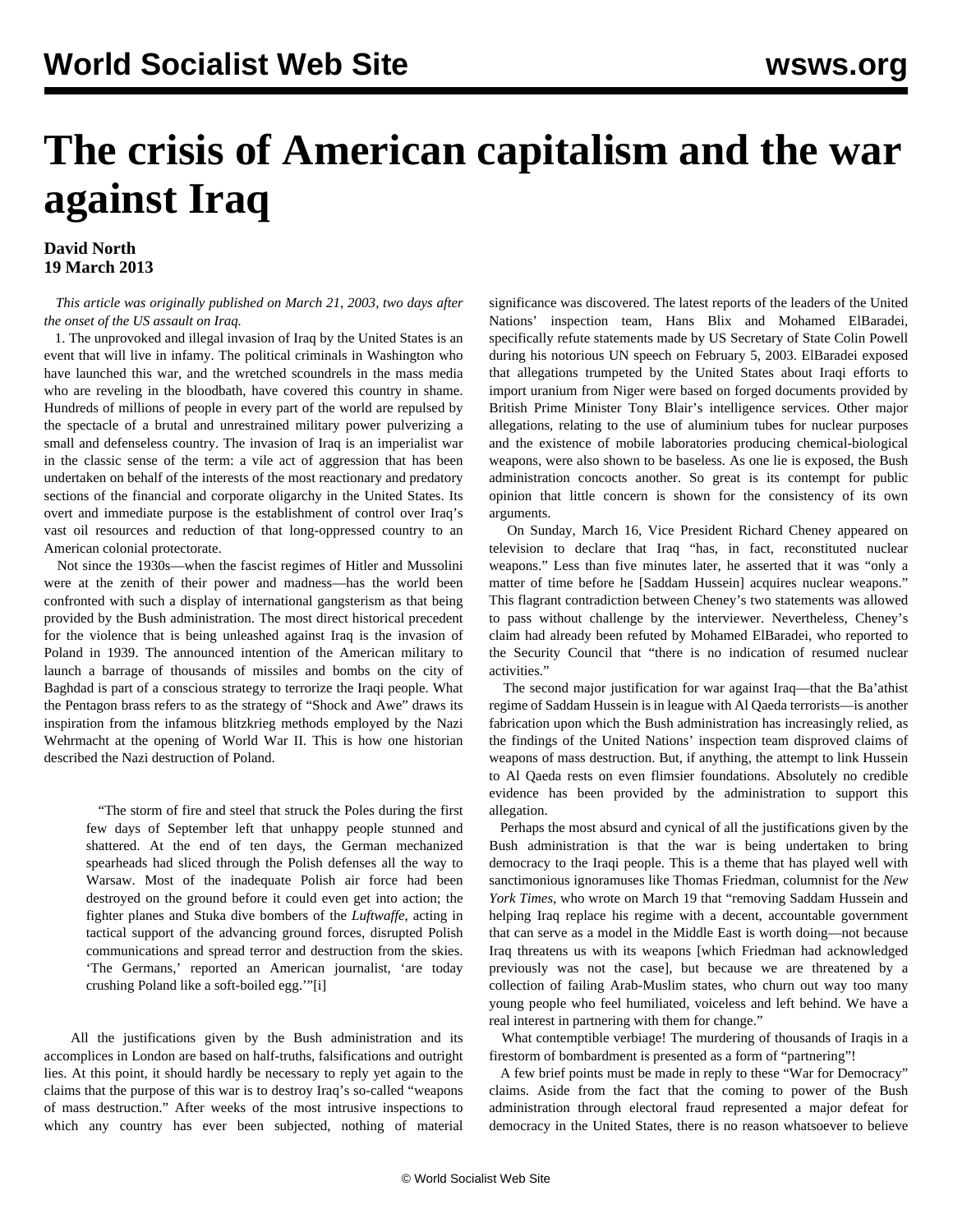that the American conquest of Iraq will bring its people, and those of the region, anything but more oppression and misery. The historical role of the United States in the Middle East is a bloody record of crimes against the people of that part of the world. Every major ally of the United States in the Middle East and northern Africa—Morocco, Egypt, Saudi Arabia, Kuwait, Jordan and Turkey—has been cited by the State Department for gross abuses of human rights. Israel, that exemplar of American-supported democracy, rules over the Palestinian people on the basis of naked terror. The methods of rule employed by the Zionists in the occupied territories increasingly resemble those used by the Nazis against the Jews in Warsaw. In Iran, a quarter-century of brutal oppression under a dictator installed by the CIA, after it had orchestrated the overthrow of a popular nationalist government, led to the revolution of 1979. That power subsequently fell into the hands of right-wing Islamic fundamentalists was largely a consequence of the CIA-supervised destruction of the mass socialist-led opposition to the regime of the Shah.

 The regime of Saddam Hussein is itself a by-product of the murderous efforts of the United States, throughout the 1950s, 1960s and even into the 1970s, to liquidate the socialist workers' movement that once represented a significant political force in the Middle East. The coup d'etat of February 8, 1963 that overthrew the left nationalist Qasim regime and brought the Ba'athists to power for the first time was organized with the support of the CIA. An authoritative Egyptian journalist, Mohamed Haikal, reported what he had been told by Jordan's King Hussein:

 "Permit me to tell you that I know for a certainty that what happened in Iraq on 8 February had the support of American intelligence. Some of those who now rule in Baghdad do not know of this thing, but I am aware of the truth. Numerous meetings were held between the Ba'ath party and American Intelligence, the more important in Kuwait. Do you know that ... on 8 February a secret radio beamed to Iraq was supplying the men who pulled the coup with the names and addresses of the Communists there so that they could be arrested and executed."[ii]

 It was in such bloody operations that Saddam Hussein first emerged as a major figure in the Ba'ath movement. Later in his career he would again find favor with the United States. It supported his bloody purge of Iraqi Communists in 1979 that played a crucial role in his consolidation of power. Hussein's decision to go to war against Iran in 1980 was encouraged by the United States, which provided him with material and logistical support for the next eight years. Much of the stockpile of biological agents that Hussein built up in the 1980s was provided by an American company, the American Type Culture Collection of Manassas, Virginia. This was done with the explicit approval of the Reagan-Bush administration. "ATCC could never have shipped these samples to Iraq without the Department of Commerce's approval for all requests," said Nancy J. Wysocki, vice president for human resources and public relations at the American Type Culture Collection, a nonprofit organization that is one of the world's leading biological supply houses. "They were sent for legitimate research purposes."[iii]

 Aside from these and other important details of the long and unsavory relationship between the United States and Saddam Hussein, the attempt to invoke democratic ideals as an excuse for attacking Iraq ignores one essential democratic principle: that of national self-determination. The invasion and conquest of the country, and establishment of a military protectorate under would-be Generalissimo Tommy Franks, constitute a complete violation of Iraq's national sovereignty.

 None of the arguments advanced by the Bush administration and its media apologists—quite aside from their underlying lack of credibility—provide a legal justification for war. It must be stressed, however, that prior to its attack on Iraq the Bush administration had already proclaimed a new strategic doctrine that asserted the legitimacy of "preventive" or "pre-emptive" war—that is, Washington reserved the right to attack any country that it judged to be a potential threat to the United States. On this basis, there is not a single country in the world that might not find itself, at one point or another, under attack by the United States. In his address to the nation on March 17, Bush formally invoked this doctrine as his final justification for attacking Iraq: "We are acting now because the risk of inaction would be far greater. In one year, or five years, the power of Iraq to inflict harm to free nations would be multiplied many times over." In other words, the United States will attack Iraq while it is still defenseless, and not for actions that it has taken, but for actions that it may be able to take at some unspecified time in the future. This doctrine, which has no basis in international law, embraces war and conquest as a legitimate policy option. The invasion of Iraq is seen as the first in a series of "wars of choice" that will be initiated in pursuit of the unchallengeable world hegemony of the United States. Potential rivals are to be destroyed before they can become a major threat.

 2. The unabashed glorification of war as a legitimate instrument of global imperialist *realpolitik* represents a dreadful political and moral regression. A significant body of international law was developed on the basis of the bloody experiences of the first half of the twentieth century. The carnage of World War I between 1914 and 1918, which killed tens of millions of people, led to a furious controversy over responsibility for the outbreak of hostilities—the question of "war guilt." Underlying this debate was the essential idea that the decision of a government to initiate and utilize war as a means of achieving certain policy objectives—whatever they might be—was a criminal act. While the underlying reasons for the outbreak of war in 1914 were certainly complex, there emerged a substantial body of evidence that the decisions of the German government were principally responsible. That government decided, for reasons of policy, to exploit circumstances created by the assassination of the Austrian Archduke in Sarajevo in a manner that was calculated to lead to war.

 The issue of "war guilt" assumed even greater significance at the end of World War II. The undoubted responsibility of the Third Reich for the outbreak of war in 1939 led to the decision of the Allied powers, of which the United States was the most powerful representative, to place the former leaders of the German state on trial.

 In framing the legal principles upon which the prosecution of Nazi leaders at Nuremberg was to be based, the American attorney Telford Taylor insisted that the purpose of the trials was not to determine all the varied causes for World War II. Rather, a more specific issue was at stake. As Taylor wrote in a memo to the lead American prosecutor, Robert Jackson: "The question of causation is important and will be discussed for many years, but it has no place in this trial, which must rather stick rigorously to the doctrine *that planning and launching an aggressive war is illegal, whatever may be the factors that caused the defendants to plan and to launch*. Contributing causes may be pleaded by the defendants before the bar of history, but not before the tribunal" (emphasis added).[iv]

 It was well understood in 1946 that the Nuremberg trial was establishing a major legal precedent. The basic purpose of the trial was to establish as a matter of international law that planning and launching an aggressive war was a criminal act. The representatives of the United States insisted on this principle, and acknowledged that the United States would be bound by it. As Jackson wrote: "If certain acts of violation of treaties are crimes, they are crimes whether the United States does them or whether Germany does them, *and we are not prepared to lay down a rule of criminal conduct against others which we would not be willing to have invoked against us* ."[v]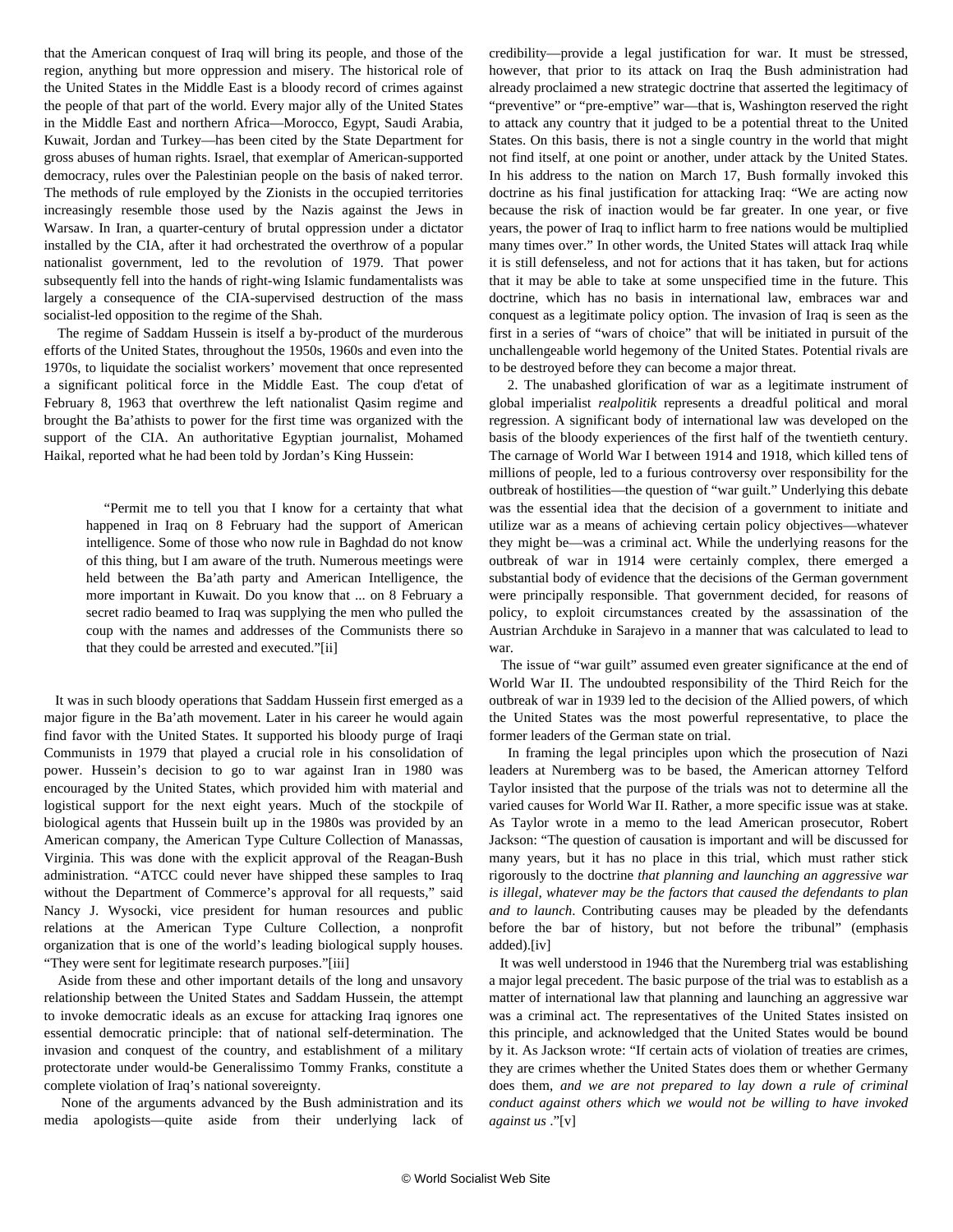The "war of choice" being launched by the Bush administration is in no legal sense fundamentally different from the decisions and actions for which the Nazi leaders were tried and hanged in October 1946. The US government knows this very well, and that is why it refuses to accept the jurisdiction of the International Criminal Court at The Hague.

 3. That the United States is the instigator of this war is beyond question. The principal objective of the war is to seize control of Iraq's oil resources. All efforts to deny the central role of oil in the American drive to conquer Iraq reek of dishonesty and cynicism. No other natural resources have played such a central role in the political and economic calculations of American imperialism over the last century as oil and natural gas. Involved in this central preoccupation is not only the profits of American-owned oil conglomerates—though this is by no means an insignificant concern. American industry, the stability of America's financial-monetary structure and its dominant world position are all dependent upon unimpeded access to, and control of, the vast oil resources of the Persian Gulf and, more recently, the Caspian Basin.

 The history of American foreign policy and military strategy over the last three decades can be studied, from a purely economic standpoint, as a response to the "oil shock" of 1973, when the oil embargo declared by leading Arab oil producers in response to the Arab-Israeli War of that year led to a quadrupling of petroleum prices—a development that staggered the American and world capitalist economy. The second oil shock in the aftermath of the Iranian Revolution in 1979 led to the proclamation of the Carter Doctrine, which declared unimpeded access to the Persian Gulf to be a major strategic concern of the United States. This set the stage for the massive buildup of US military forces that has proceeded without interruption for the last 23 years.

 The world position of the United States as the principal imperialist power depends not only on preserving its own unimpeded access to oil, but also on its ability to determine how much of this diminishing natural resource is available to other countries—especially to present-day or potential rivals. The approach the United States has taken to this international geo-political aspect of oil as a critical resource has been profoundly affected by the most significant political event of the last quarter of the twentieth century—the dissolution of the USSR.

 The collapse of the Soviet Union was interpreted by the American ruling elite as an opportunity to implement a sweeping imperialist agenda that had been impossible in the aftermath of World War II and during nearly a half-century of Cold War. Proclaiming the arrival of a "unipolar moment," the United States set out to prevent, as a principal strategic objective, the emergence of another power—whether a newly-unified Europe, Japan, or, potentially, China—that might challenge its dominant international position. Aware of the significant decline in the position of the United States in the world economy, the strategists of American imperialism came to see its overwhelming military power as the principal means by which the United States could effect a fundamental reordering of the world in its own interests. Within this context, the use of military power to establish effective control of oil producing regions and the worldwide distribution of this essential resource was transformed from a strategic idea into a concrete plan of action.

 4. To recognize the centrality of oil in the geo-political calculations of the United States does not mean, however, that it provides a full and complete explanation of the war against Iraq and the general embrace of militarism. The manner in which the United States, or another capitalist country, identifies and defines its critical interests, and the means by which it seeks to secure them, is not merely the product of simple economic calculations. Rather, these calculations, however critical, are fundamentally influenced and shaped by the whole structure and internal dynamic of the given society. From this standpoint, the invasion of Iraq is the manifestation of deep and malignant social and political contradictions in the American body politic.

 There is no impenetrable barrier that separates domestic and foreign policy. They represent interdependent components of the class policy elaborated by the dominant strata of the ruling elite. While subject to the continuous pressure of global economic forces, the foreign policy pursued by the ruling elite reflects, complements and projects its essential domestic interests.

 Nearly 60 years have passed since the end of World War II. An examination of this period reveals very clearly the correlation of domestic and foreign policy. These 60 years can be bisected into two eras. During the first 30 years, between 1945 and 1975, the predominant tendency in American domestic policy was that of liberal social reform. In its foreign policy, the American bourgeoisie championed a version of liberal internationalism, rooted in various multilateral institutions. To be sure, these institutions served what were perceived by the American ruling class to be its own long-term interests. Moreover, the predominant tendency toward accommodation and compromise with the Soviet Union was always opposed by powerful sections of the capitalist class; and even within the framework of compromise the American bourgeoisie bitterly defended, even to the point of war, what it perceived to be its global interests. But under conditions of the immense expansion of the post-World War II economy, American capitalism considered social liberalism at home and liberal (and anti-communist) internationalism to be the most advisable policy.

 The end of this liberal era was foreshadowed in the weakening of the world economic order that had been established in 1944 (the Bretton Woods system). Its collapse in 1971 with the end of dollar-gold convertibility ushered in a period of mounting international economic instability—manifested especially in unprecedented price inflation—and a protracted decline within the United States of corporate profitability.

 The deterioration in the general world economic climate provoked a fundamental change in the domestic and foreign policy of the American ruling class. Within the United States, social policies that had been oriented toward limited wealth redistribution and somewhat reduced levels of social inequality were thrown into reverse. The election of Reagan to the presidency in 1980 was followed by major reductions in tax rates for the wealthiest Americans, massive cuts in social spending to alleviate the plight of the poorest Americans, and a general assault on the trade unions.

 The international component of this policy was the repudiation of "detente" with the Soviet Union and the general intensification of military pressure against national movements in the "Third World" that were seen as harmful to America's global interests.

 5. The aggressive policies of American imperialism produced the desired consequences: within the United States the living standards of the working class either stagnated or declined; within the so-called "Third World" there occurred a horrifying deterioration in the conditions of hundreds of millions of people. For the ruling class and the wealthiest sections of the upper-middle class, these policies produced benefits of which they could have only dreamed. Depressed wage levels within the United States, an inexhaustible supply of low-cost labor overseas, and the availability of cheap commodity prices, produced the ideal environment for the massive stock market boom of the 1990s (which, it should be recalled, began in the aftermath of the first Gulf War of 1991).

 The economic stability of American capitalism and, with it, the vast fortunes accumulated by its ruling elite in the course of the speculative boom on Wall Street became dependent, or, one might say, addicted, to depressed wage levels in the United States and the continuing supply from overseas of cheap raw materials (especially oil) and low-cost labor. The staggering enrichment of America's ruling elite during the last decade and the horrifying destitution of Latin America, Africa, Asia and the former USSR are interdependent phenomena. If a mathematician were to study the relationship between wealth accumulation in the United States and the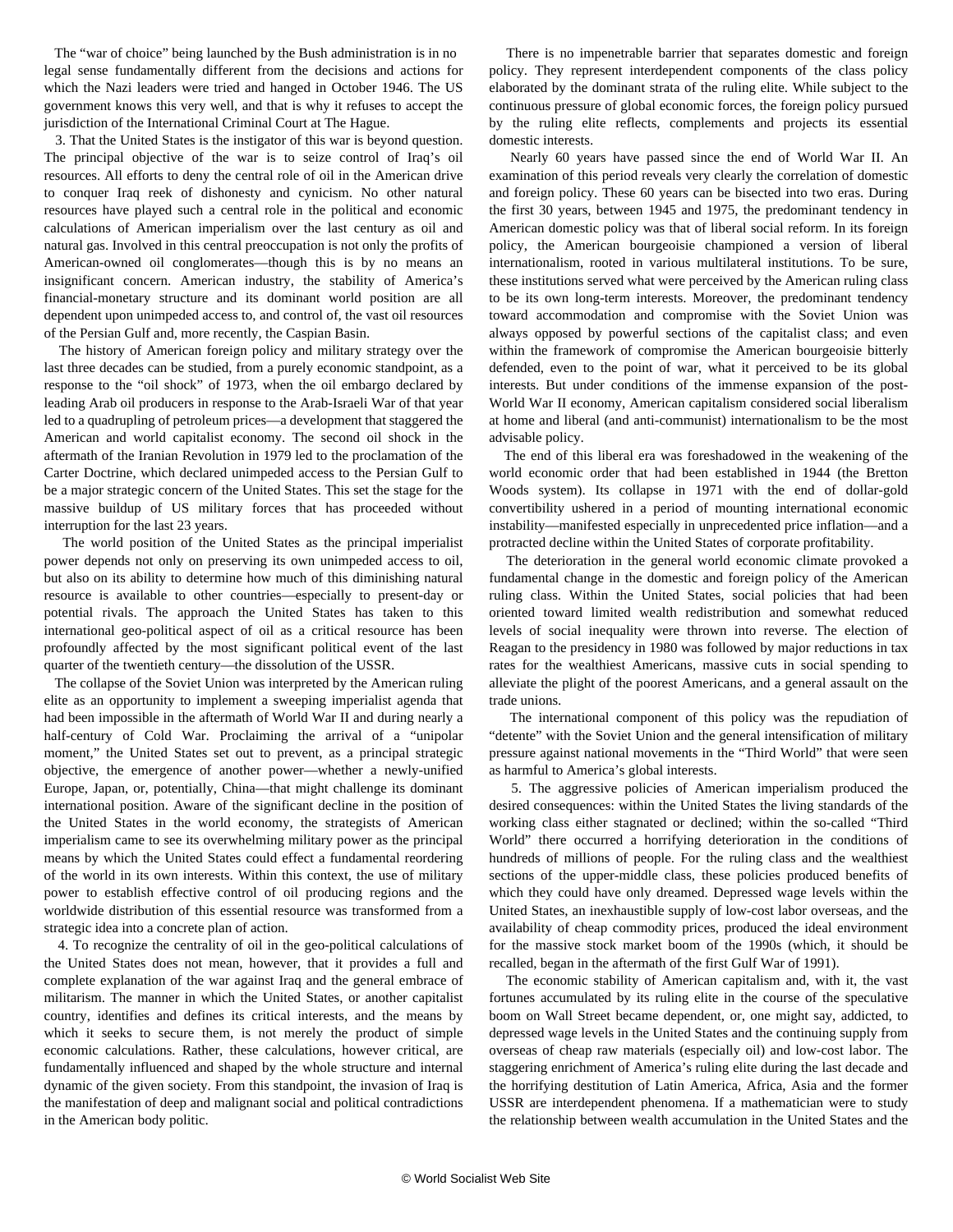social consequences of low commodity prices and the super-exploitation of labor overseas, he might be able to calculate how many millions of premature poverty-induced deaths were collectively required in Africa, Asia, Eurasia and Latin America in order to harvest a new Wall Street billionaire.

 The American ruling elite is hardly unaware of the relationship between its own wealth and the exploitation and plundering of the great mass of the world's population. This relationship has created the objective basis for a social constituency for imperialist barbarism among a noisy, stupid, and arrogant milieu of *nouveau riche* spawned by the speculative boom of the 1980s and 1990s. It is this corrupt social element that dominates the mass media and imparts to the airwaves and press their distinctly egotistical, self-absorbed and generally reactionary characteristics. The brazen glorification of American militarism within the mass media reflects the correspondence of this stratum's self-interest with the geo-political ambitions of American imperialism. And so, Thomas Friedman of the *New York Times*, who epitomizes the outlook of the pro-imperialist *nouveau riche*, writes without the slightest sense of embarrassment, "I have no problem with a war for oil."

 The war against Iraq promises to produce a bonanza for the ruling elite. As *Stratfor*, an internet site that is closely attuned to the strategic aims of the US government, explained: "The biggest winners in the impending conflict will be the investors who are willing and able to scoop up cheap assets. Foreigners familiar with the region and its business practices, who have contracts there and an ability to tolerate risk, will find a host of investment opportunities in everything from telecommunications to manufacturing ... [F]or savvy investors who can take a risk, opportunities will be sublime."

This, in a nutshell, is the aim of "Operation Iraqi Freedom!"

 6. That such words could be put down on paper testifies to the almost indescribable levels of corruption and moral degradation that pervade the ruling elite of the United States. In the final analysis, the magnitude of corruption, which has metastasized throughout bourgeois society, is a social phenomenon with deep objective roots. The increasing crisis of the capitalist system, which finds its most critical and essential expression in the protracted depression in profit levels in the basic manufacturing industries, has generated an environment that has encouraged every form of fraud. Executives, lacking any confidence in the long-term growth in the real value of the assets for which they are supposedly responsible, devote themselves entirely to their own short-term self-enrichment. Where profits cannot be created legitimately, they are concocted through the fixing of books. The science of corporate management, one of the genuine achievements of American business in the first half of the twentieth century, has degenerated into the art of fraud and defalcation.

 7. The Bush administration is nothing other than the quintessential political expression of this social dung heap. Its vice president, Mr. Richard Cheney, divides his time between presiding over a secret government and working as a bag man for Halliburton, which continues to pay him more than a half million dollars a year. The secretary of the Army, Mr. Tom White, is a former high executive of Enron. Mr. Richard Perle, who has shaped administration policy on Iraq, holds secret business meetings with the arms merchant Khashoggi. As for the president himself, the elevation of this utter nobody—whose most notable characteristic is his personal sadism—will be seen by historians as the expression of the moral and intellectual degradation of the American ruling class. A class that could choose Mr. Bush as its leader is one that has, figuratively and literally, lost its head.

 8. There is still, despite everything, a real world. Beneath the glitz and glitter, the crisis of American capitalism is assuming gigantic proportions. Of the 50 states in the Union, well over a majority are on the verge of bankruptcy. The essential systems of social welfare are breaking down. The school systems are a shambles. If literacy were to be defined as the

ability to write a paragraph without a grammatical error, less than one quarter of Americans would qualify as literate. The health-care system is starved of funds and services are being cut back drastically. Entire industries face collapse. Within less than a year, much of the American airline industry will no longer exist. The massive diversion of resources to fund tax cuts for the wealthiest section of the population threatens national insolvency. The levels of social inequality exceed by far that of any other major capitalist country. A staggering percentage of the nation's wealth is in the hands of the wealthiest two percent of the population. A study by Kevin Phillips established that the annual income of the richest 14,000 families is greater than the annual income of the poorest 20,000,000 families.

 9. It is impossible to avoid the conclusion that the extremely militaristic evolution of American foreign policy is, to a significant extent, an attempt by the ruling elite to deal with the dangers posed by the ever-increasing levels of social tension within the United States. Militarism serves two critical functions: first, conquest and plunder can provide, at least in the short term, additional resources that can ameliorate economic problems; second, war provides a means for directing internal social pressures outward.

 10. But these short-term "benefits" cannot cure the economic and social diseases that afflict America. Even if the United States achieves a swift military victory in Iraq, the social and economic crisis of America will continue to fester and intensify. None of its institutions—economic, social and political—is equipped to respond in any positive manner to the general crisis of US society.

 The war itself represents a devastating failure of American democracy. A small cabal of political conspirators—working with a hidden agenda and having come to power on the basis of fraud—has taken the American people into a war that they neither understand nor want. But there exists absolutely no established political mechanism through which the opposition to the policies of the Bush administration—to the war, the attack on democratic rights, the destruction of social services, the relentless assault on the living standards of the working class—can find expression. The Democratic Party—the stinking corpse of bourgeois liberalism—is deeply discredited. Masses of working people find themselves utterly disenfranchised.

 11. The twentieth century was not lived in vain. Its triumphs and tragedies have bequeathed to the working class invaluable political lessons, among which the most important is the understanding of the significance and implications of imperialist war. It is, above all, the manifestation of national and international contradictions that can find no solution within "normal" channels. Whatever the outcome of the initial stages of the conflict that has begun, American imperialism has a rendezvous with disaster. It cannot conquer the world. It cannot reimpose colonial shackles upon the masses of the Middle East. It will not find through the medium of war a viable solution to its internal maladies. Rather, the unforeseen difficulties and mounting resistance engendered by war will intensify all of the internal contradictions of American society.

 Notwithstanding the opinion polls, which are no more believable than any other product of the mass media, there already exists substantial and growing opposition to the war. The demonstrations held on the eve of war were larger than anything held even at the height of the antiwar movement during the Vietnam era. Above all, the demonstrations within the United States unfolded as part of a broad international movement against war. This expressed the emergence of an entirely new quality in social consciousness: the growing awareness that the great social problems of our epoch require international rather than merely national solutions. This awareness must be developed through the building of a new mass political movement of the working class.

 On the weekend of March 29-30, the *World Socialist Web Site* and the Socialist Equality Party are sponsoring a public conference. Its task will